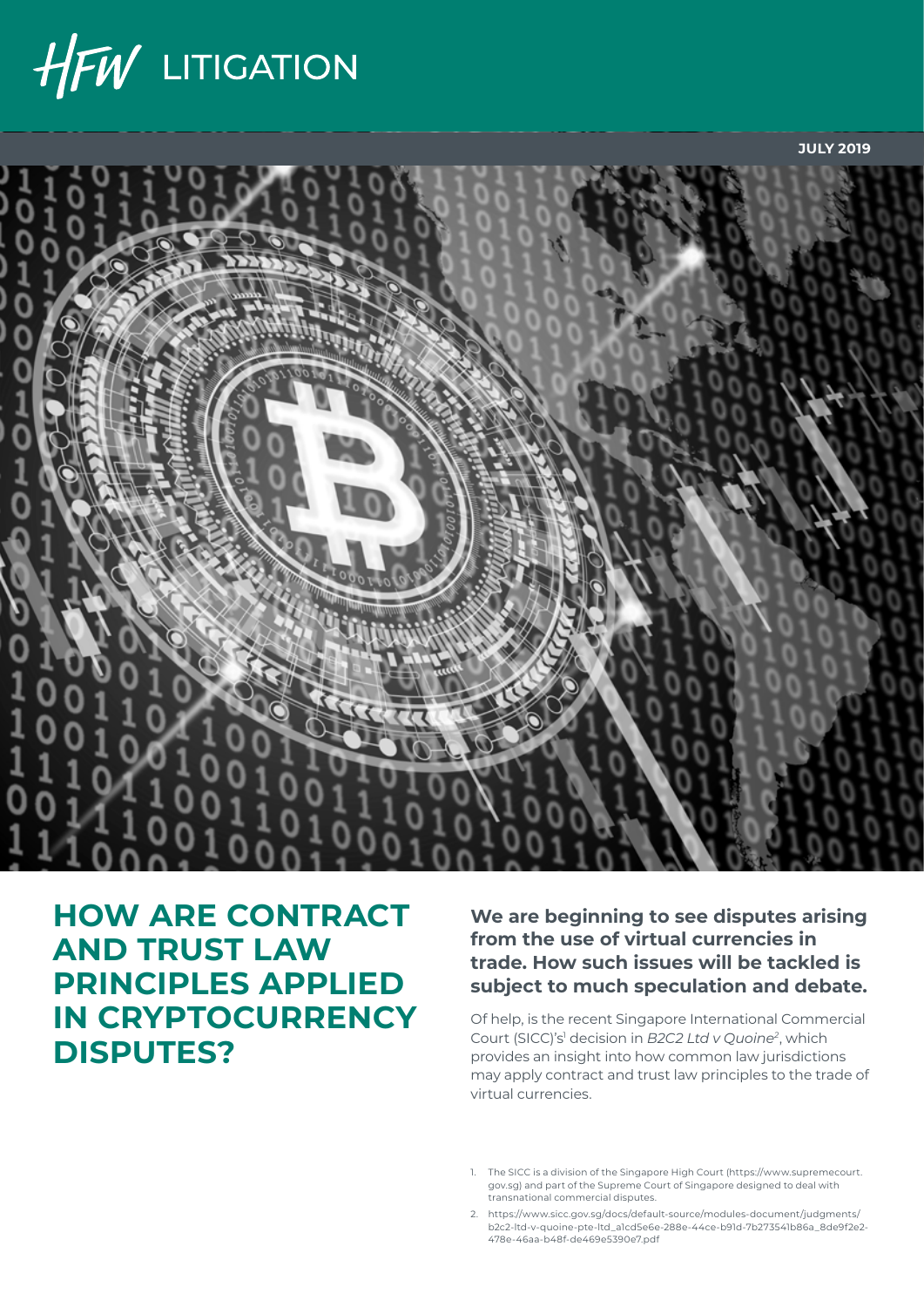**"Given that this decision has been rendered by a common law jurisdiction, it is likely to be useful guidance on how the courts in other common law jurisdictions will apply legal principles to disputes in the sphere of disruptive technologies."**

In this case, the SICC considered how the intention of the parties was to be construed in the context of smart contracts "drafted'" (i.e. coded) by a programmer, drawing a distinction between the intention of the programmer and the automatic translation of his algorithm.

## **The dispute**

The dispute concerned seven trades of Ethereum in exchange for Bitcoin over the Singapore-registered currency exchange platform operated by Quoine (the Defendants), all of which were executed on the instruction of the Plaintiff's B2C2's algorithmic trading software.

Quoine had recently installed software on its platform to ensure that trades would take place at the accurate market rate, by sourcing applicable market prices from external cryptocurrency exchanges.

However, due to an oversight, necessary changes were not implemented, and this resulted in outdated exchange rates being applied to the seven trades so that they were executed at approximately 250 times the Ethereum/Bitcoin market exchange rate, in favour of B2C2. The proceeds were then automatically credited to B2C2's account.

Upon discovery that these trades had been made, Quoine's CTO

reversed the trades to remedy the consequences of what he considered to be a mere "software glitch".

B2C2 commenced proceedings against Quoine. It argued that Quoine's reversal of the trades was a breach of contract, and that Quoine held the cryptocurrencies on trust for B2C2, so that the reversal amounted to a breach of trust.

Quoine's main defence was that B2C2 was aware of the software error, rendering the trades null and void under the doctrine of unilateral mistake.

The SICC found in favour of B2C2, holding that the unilateral reversal of the trades by Quoine amounted to breach of contract and of trust and that no mistake capable of rendering the trades void existed. In doing so, it considered three central issues:

## **Issue 1: Were the trades reversible?**

The SICC found that in reversing the trades following execution, Quoine was in breach of its own terms and conditions, which provided that *"once an order is filled, you are notified via the Platform and such action is irreversible*<sup>"</sup> (emphasis added). It dismissed Quoine's argument that an implied term enabling Quoine to reverse the trades was necessary to give the contract business efficacy.

## **Issue 2: Are cryptocurrencies property and if so, can they be held on trust?**

The SICC held that cryptocurrencies met all the conditions to be treated as property capable of being held on trust. Further, there had been an intention to create a trust, as the proceeds of the trades were held in a separate offline wallet as *"member assets"*, distinct from Quoine's assets, and for the benefit of B2C2. Quoine's unilateral removal of the proceeds from B2C2's "wallet" was in breach of the trust.

## **Issue 3: How do the courts assess the knowledge and intention of the parties in algorithmic trading?**

Quoine tried to argue that "unilateral mistake" at common law (a mistake committed by one party, of which the other party is aware) was committed by its pricing software which rendered the contract void, and that this entitled Quoine to reverse the trades, as if they had never occurred.

However, for a contract to be void for unilateral mistake, the mistake must relate to the fundamental terms of that contract, taking into account the knowledge of the parties at the time of entering into the contract. In this case, there had been no human involvement when the contracts were executed.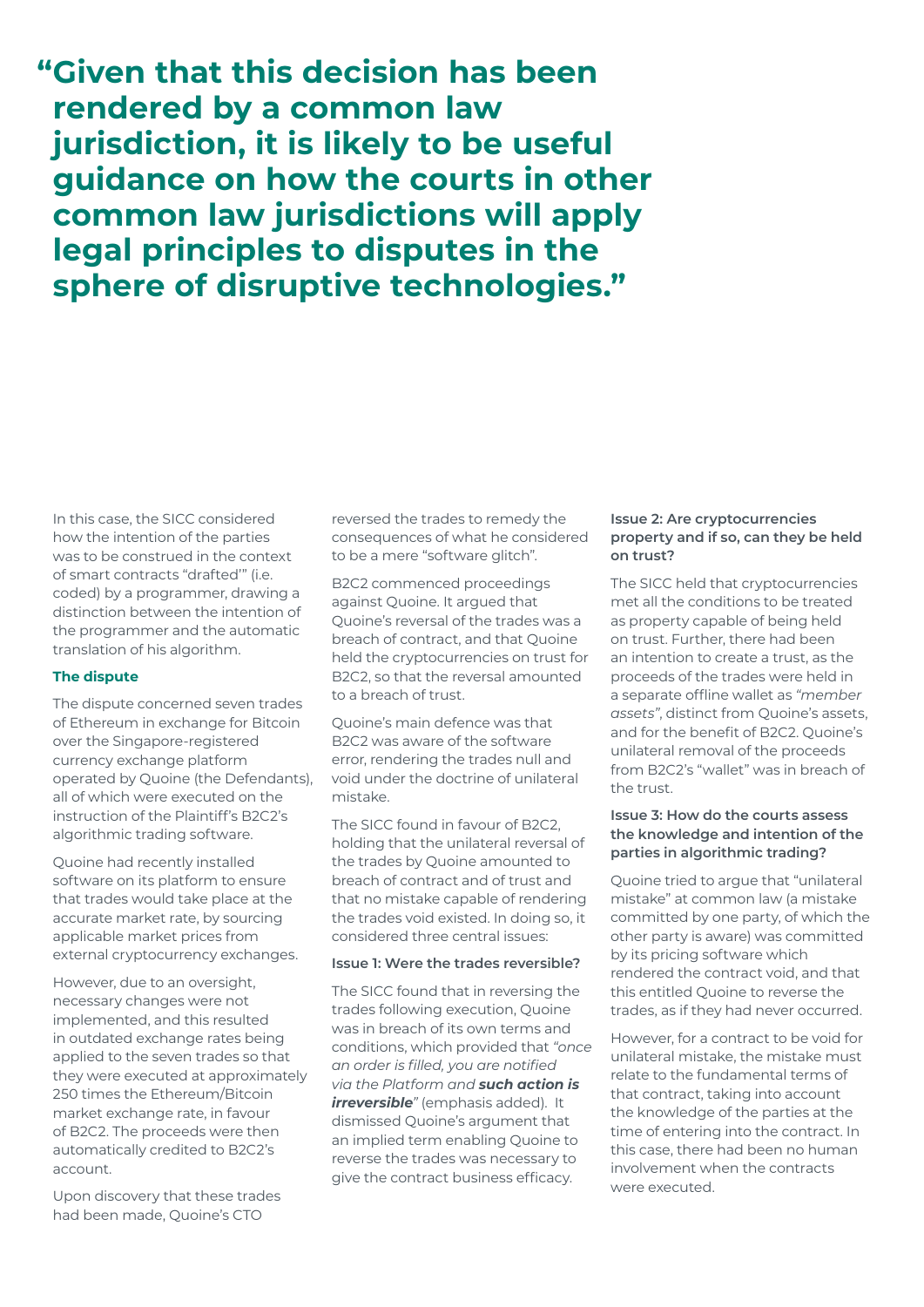

The SICC held that, here, the knowledge and intention of the *"operator or controller of the machine"*3, namely *"the person who was responsible for causing it to work the way it did… the programmer"*4 had to be considered, and *"when the law is faced with a contention that a contract by and between two computer systems is void or voidable for mistake… it is necessary to have regard to the mind of the programmer when the relevant programs, or… part of those programs, were written".* More generally, *"where acts of deterministic computer programs are in issue, regard should be had to the state of mind of the programmer… at the time the relevant part of the program was written"*5.

Here, the programmer's intention in elaborating B2C2's trading algorithm was to protect it from the risk of any unwarranted exposure, and not to manipulate the currency exchange rates by taking advantage of Quoine's software glitch. Accordingly, Quoine was not entitled to reverse the trades.

# **The remedy**

B2C2 requested the specific performance of the trades on the basis that the relevant cryptocurrencies were too volatile for

- 3. Ibid, para 210
- 4. Ibid, para 210

their inherent value to be assessed accurately in damages, thereby retaining the proceeds resulting from the software error. The SICC declined to exercise its discretion to order specific performance on the basis that it could assess the value of the cryptocurrencies, as it would for other volatile assets.

At the time of this article, the judgment on the assessment of damages has not yet been published.

For any further information, please contact the authors of this article:



**ANISHA FRANKLIN** Associate **T** +33 (0)1 44 94 40 50 **E** anisha.franklin@hfw.com



**KIMARIE CHEANG** Senior Associate **T** +65 6411 5305 **E** kimarie.cheang@hfw.com

#### **Conclusion**

Given that this decision has been rendered by a common law jurisdiction, it is likely to be useful guidance on how the courts in other common law jurisdictions will apply legal principles to disputes in the sphere of disruptive technologies.

This case also demonstrates the importance of ensuring that the governing terms and conditions for algorithmic trading provide for situations where errors (both automated and human) may arise.

If you do have any further queries, you may also contact our HFW LITIGATION partners listed below:

#### **NOEL CAMPBELL**

Head of HFW LITIGATION **T** +852 3983 7757/ +44 (0)20 7264 8272 **E** noel.campbell@hfw.com

#### **CHRISTOPHER SWART**

Partner **T** +44 (0)20 7264 8211/ +65 6411 5315 **E** christopher.swart@hfw.com

## **TIMOTHY CLEMENS-JONES**

Partner **T** +33 (0)1 44 94 31 60 **E** timothy.clemens-jones@hfw.com

<sup>5.</sup> Ibid, para 211